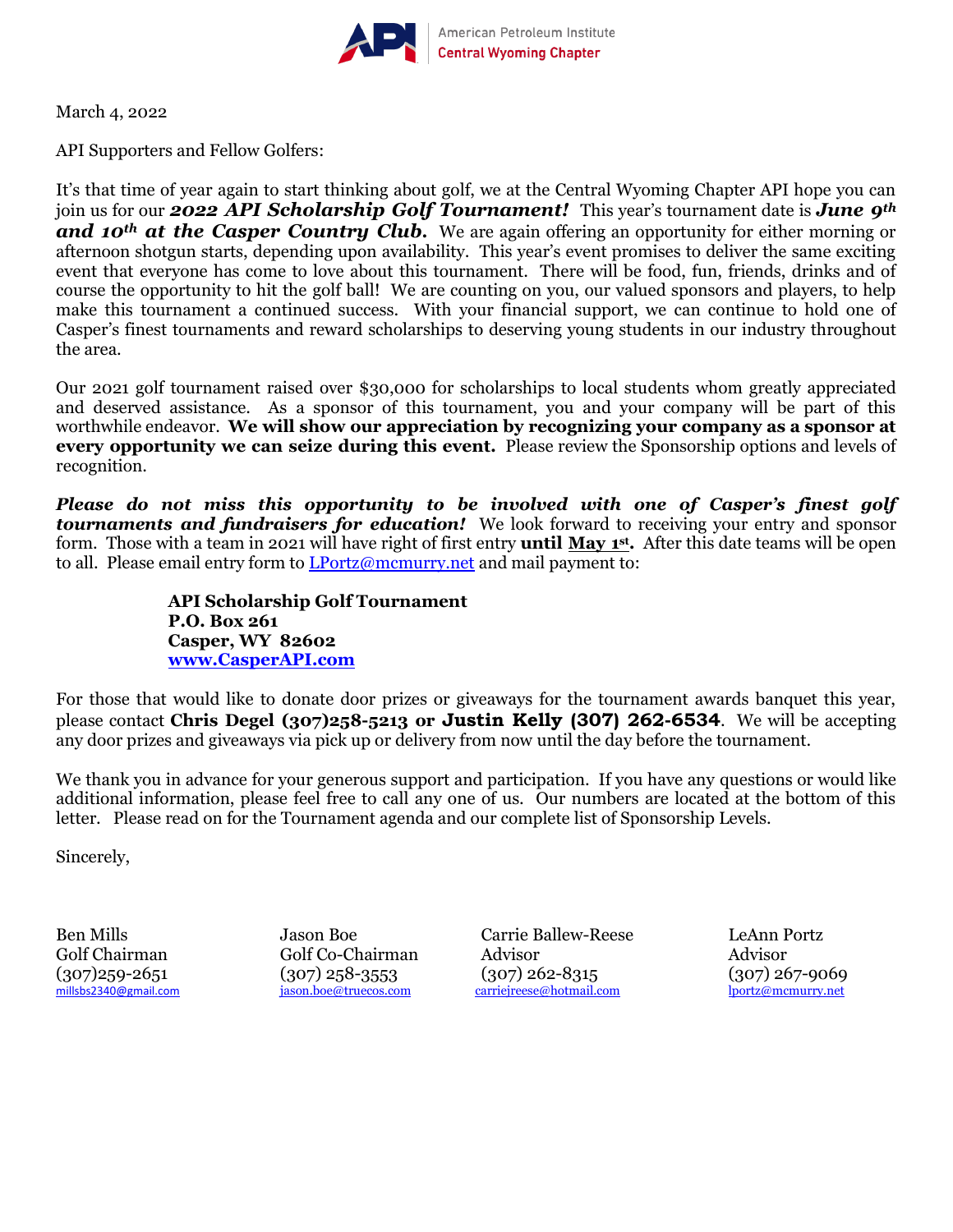

# **2022 Golf Tournament Schedule of Events**

#### **Thursday, June 9th**

| $5:30 \text{ pm} - 7:00 \text{ pm}$ | Registration and BBQ at the CCC                                                                           |
|-------------------------------------|-----------------------------------------------------------------------------------------------------------|
| 7:00 pm                             | Texas Hold'em Tournament<br>\$50 buy-in 50/50 payout winner<br>proceeds benefit the API Scholarships Fund |

#### **Friday, June 10th**

| 6:30 am               | Morning Shotgun Start-CCC   |
|-----------------------|-----------------------------|
| 11:00 am $-$ 12:30 pm | Cart/Player Change Over     |
| 12:30 pm              | Afternoon Shotgun Start-CCC |
|                       |                             |

**6:30 pm** Awards Dinner at the CCC

**Spouses are always welcome to our Thursday and Friday evening events! Extra tickets are available for purchase.**

# **2022 Golf Tournament Sponsorship Levels**

*We are counting on you, our valued sponsors, to help make this tournament a continued success. With your financial support, we can continue to hold one of Casper's finest tournaments and reward scholarships to deserving young students entering our industry.* 

### ❖ **Chairman Level Sponsor (\$3,000)**

- o One Paid Team (one four-some valued at \$800)
	- Green & Cart Fees, 4-Person Scramble
	- **•** Player Gift
	- On course Food and Beverage
	- **•** Drink Tickets to be used TH night
	- 4 Player Banquet Tickets + 4 Additional Guest Tickets
	- Two Paid Mulligan Tickets
- o Practice round Thursday for four-some
- o Inclusion as Chairman Sponsor on Pin Flag Advertising and on course Feather Flag
- o Inclusion as Chairman Sponsor with Company Logo in Tournament Program
- o Inclusion as Chairman Sponsor with Company Logo on [www.CasperAPI.com](http://www.casperapi.com/) and other Social Media Platforms
- o Banner Recognition at Tournament Check-In and Player Score Board
- o Two Tee-Signs with Company Logo at prime course locations
- o Recognition on as Chairman Sponsor on Slide Show & Mention at Kick-Off BBQ & Awards Banquet

### ❖ **Course Level Sponsor (\$1,500)**

- o Major on Course Sponsor- Banner Recognition
- o Inclusion as Course Sponsor with Company Logo on [www.CasperAPI.com](http://www.casperapi.com/) and other Social Media Platforms